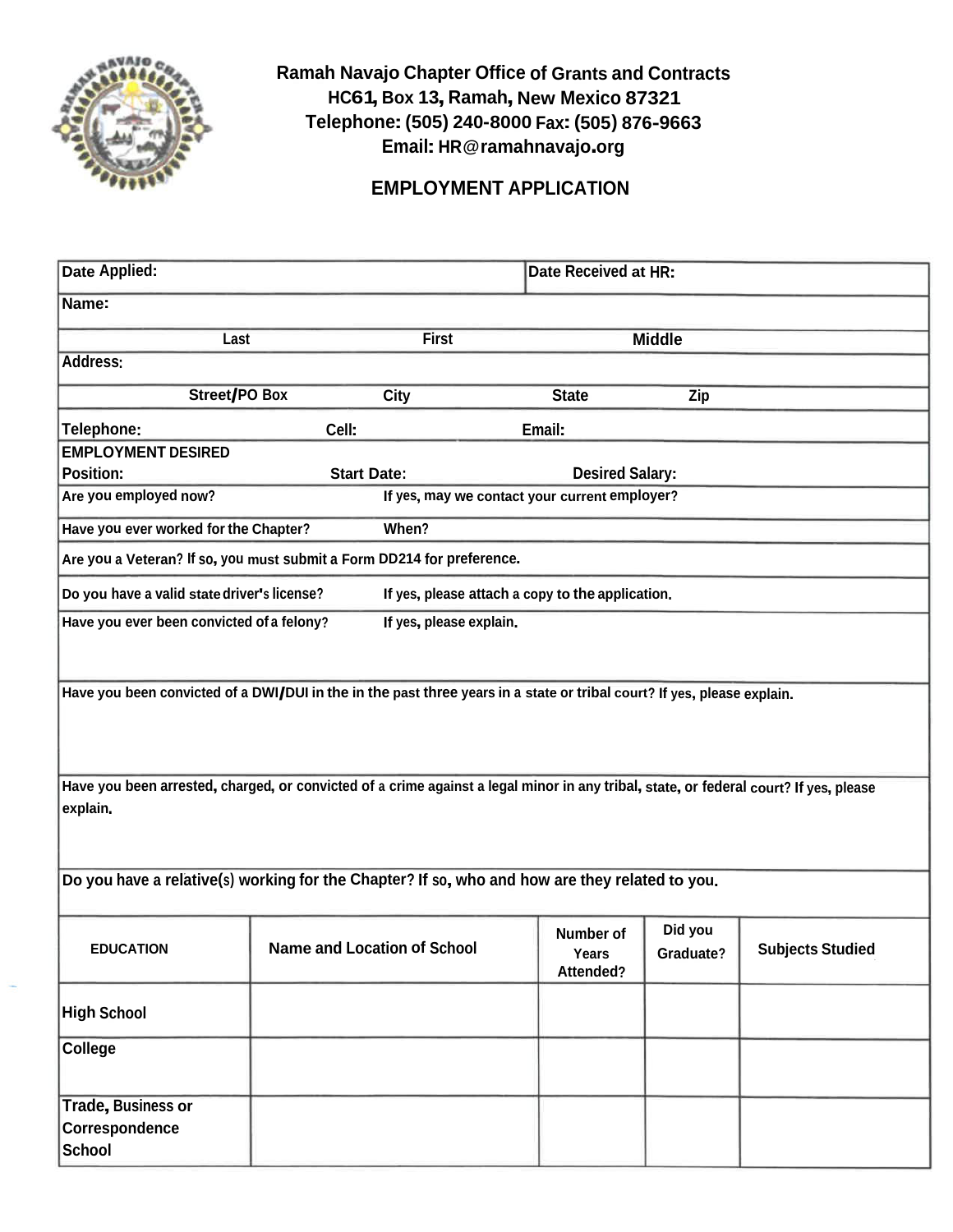| Special job skills, training, experience, including job-related military training: |                                                                                                                                                |                   |  |                            |        |                           |                 |
|------------------------------------------------------------------------------------|------------------------------------------------------------------------------------------------------------------------------------------------|-------------------|--|----------------------------|--------|---------------------------|-----------------|
|                                                                                    |                                                                                                                                                |                   |  |                            |        |                           |                 |
|                                                                                    |                                                                                                                                                |                   |  |                            |        |                           |                 |
|                                                                                    |                                                                                                                                                |                   |  |                            |        |                           |                 |
|                                                                                    |                                                                                                                                                |                   |  |                            |        |                           |                 |
|                                                                                    |                                                                                                                                                |                   |  |                            |        |                           |                 |
|                                                                                    |                                                                                                                                                |                   |  |                            |        |                           |                 |
|                                                                                    |                                                                                                                                                |                   |  |                            |        |                           |                 |
|                                                                                    | <b>Speak Fluently</b>                                                                                                                          | <b>Speak Fair</b> |  | <b>Understand Fluently</b> |        | <b>Understand Fair</b>    |                 |
| <b>Navajo Fluency</b>                                                              |                                                                                                                                                |                   |  |                            |        |                           |                 |
|                                                                                    | FORMER EMPLOYERS (List below last four employers, starting with the most recent.)                                                              |                   |  |                            |        |                           |                 |
| Date, Month & Year                                                                 | <b>Name &amp; Address of Employer</b>                                                                                                          |                   |  | <b>Position</b>            | Salary | <b>Reason for Leaving</b> |                 |
| From:                                                                              |                                                                                                                                                |                   |  |                            |        |                           |                 |
| To:                                                                                |                                                                                                                                                |                   |  |                            |        |                           |                 |
| From:                                                                              |                                                                                                                                                |                   |  |                            |        |                           |                 |
| To:                                                                                |                                                                                                                                                |                   |  |                            |        |                           |                 |
| From:                                                                              |                                                                                                                                                |                   |  |                            |        |                           |                 |
| To:                                                                                |                                                                                                                                                |                   |  |                            |        |                           |                 |
| From:                                                                              |                                                                                                                                                |                   |  |                            |        |                           |                 |
| To:                                                                                |                                                                                                                                                |                   |  |                            |        |                           |                 |
|                                                                                    | REFERENCES: Provide the names, addresses & phone numbers of three persons not related to                                                       |                   |  |                            |        |                           |                 |
|                                                                                    | you, whom have known you for at least five years.                                                                                              |                   |  |                            |        |                           |                 |
|                                                                                    |                                                                                                                                                |                   |  |                            |        |                           | Number of Years |
| Name                                                                               | <b>Address &amp; Phone</b>                                                                                                                     |                   |  | <b>Business</b>            |        |                           | Acquainted      |
| 1                                                                                  |                                                                                                                                                |                   |  |                            |        |                           |                 |
| 2                                                                                  |                                                                                                                                                |                   |  |                            |        |                           |                 |
| $\overline{3}$                                                                     |                                                                                                                                                |                   |  |                            |        |                           |                 |
|                                                                                    | "I certify that the facts contained in this application are true and complete to the best of my knowledge and understand, that if employed,    |                   |  |                            |        |                           |                 |
|                                                                                    | any falsified statements on this application shall be grounds for dismissal. I authorize investigation of all statements contained herein and  |                   |  |                            |        |                           |                 |
|                                                                                    | the references listed above to you any and all information concerning my previous employment and any pertinent information they may            |                   |  |                            |        |                           |                 |
|                                                                                    | have, personal, or otherwise, and release all parties from all liability for any damage that may result from furnishing same liability for any |                   |  |                            |        |                           |                 |
| damage to you."                                                                    |                                                                                                                                                |                   |  |                            |        |                           |                 |
|                                                                                    |                                                                                                                                                |                   |  |                            |        |                           |                 |
| Signature:                                                                         |                                                                                                                                                |                   |  |                            | Date:  |                           |                 |
|                                                                                    |                                                                                                                                                |                   |  |                            |        |                           |                 |

## The Ramah Navajo Chapter, Office of Grants and Contracts practices Navajo preference in all phases of employment in accordance with the Navajo Preference in Employment Act.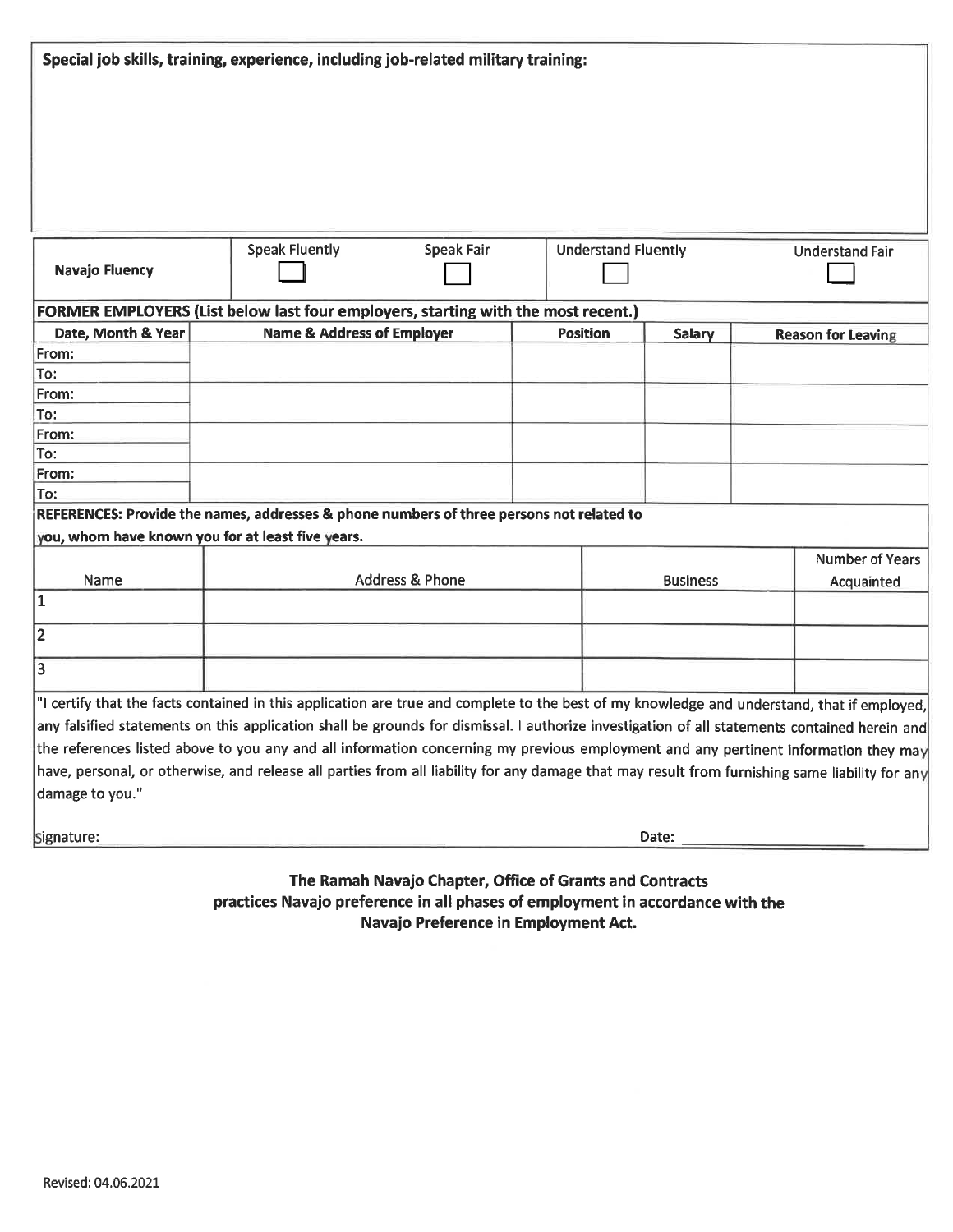

# Ramah Navajo Chapter

Office of Grants & Contracts Administration **HCR 61, Box 13** Ramah. New Mexico 87321-9601 Telephone (505) 775-7100 Fax (505) 775-7103



### TO WHOM IT MAY CONCERN:

hereby authorize any investigator or duly accredited representative of the Ramah  $L$ Navajo Chapter bearing this release, or a copy thereof, to obtain any information from schools, employers, criminal justice agencies or other individuals relating to my activities. This information may include but is not limited to academic, achievement, work performance, attendance, work history, disciplinary, motor vehicle, arrest, and/or court conviction records.

hereby release any individual, including records custodians, from all liability for Τ, damages of whatever kind or nature which may effect me because of compliance, or any attempts to comply, with this authorization. Should there be any questions as to the validity of this release, you may contact me.

| Signature of Applicant:     |                             |
|-----------------------------|-----------------------------|
| Printed Name:               |                             |
| Maiden or Other Names Used: |                             |
| Date:                       |                             |
| Social Security Number:     |                             |
| Date of Birth:              |                             |
| Contact Information:        |                             |
|                             | (Telephone, email or other) |

#### Authority to Collect Information: E.O. 10450:5USC 1302-1305; 42 USC 2155 and 2455; and 5 USC 3301

Purposes and Uses: Information provided on this form will be furnished to individuals in order to obtain information regarding your activities with an investigation to determine (1) employment fitness; (2) clearance to perform contractual service, (3) security clearance or access. The information may be furnished to third parties as necessary in the fulfillment of official responsibilities.

Effect of Non-Disclosures: Furnishing the requested information is voluntary, but failure to provide all or parts of the information may result in a lack of further consideration for employment, clearance or access, or in the termination of your employment or contract.

General Release of Information form: 06/2018